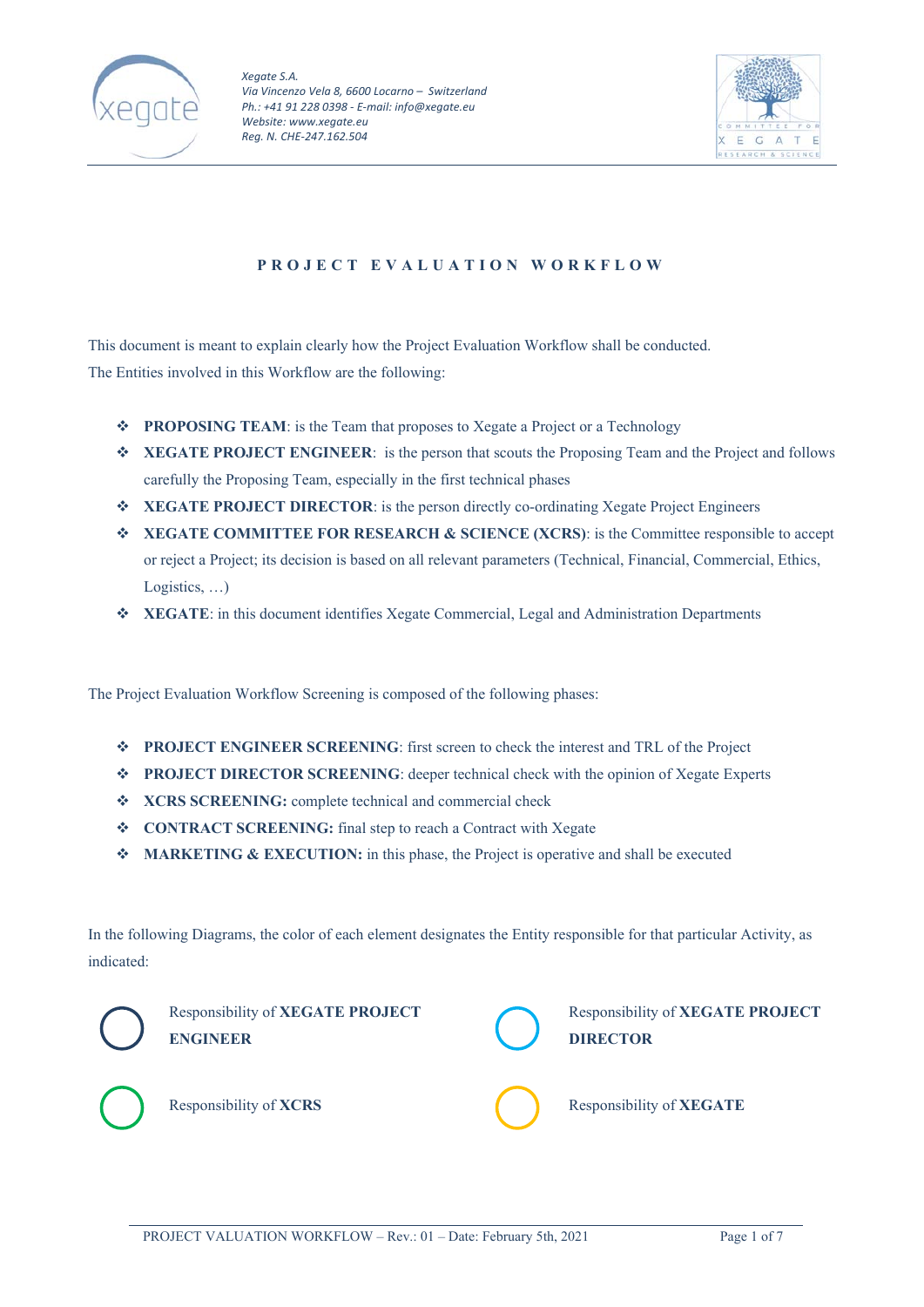



## **1. PROJECT ENGINEER SCREENING**

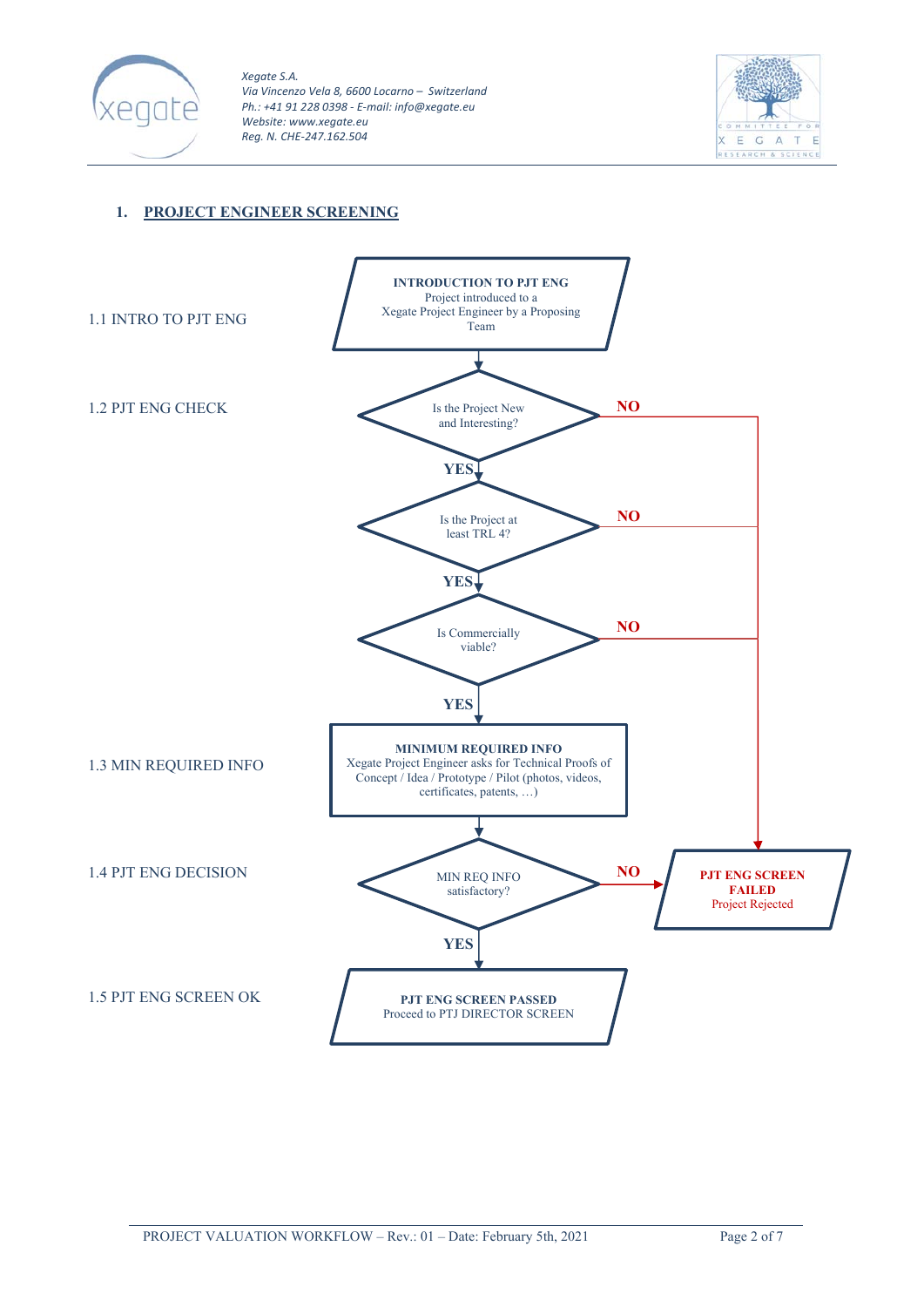



### **2. PROJECT DIRECTOR SCREENING**

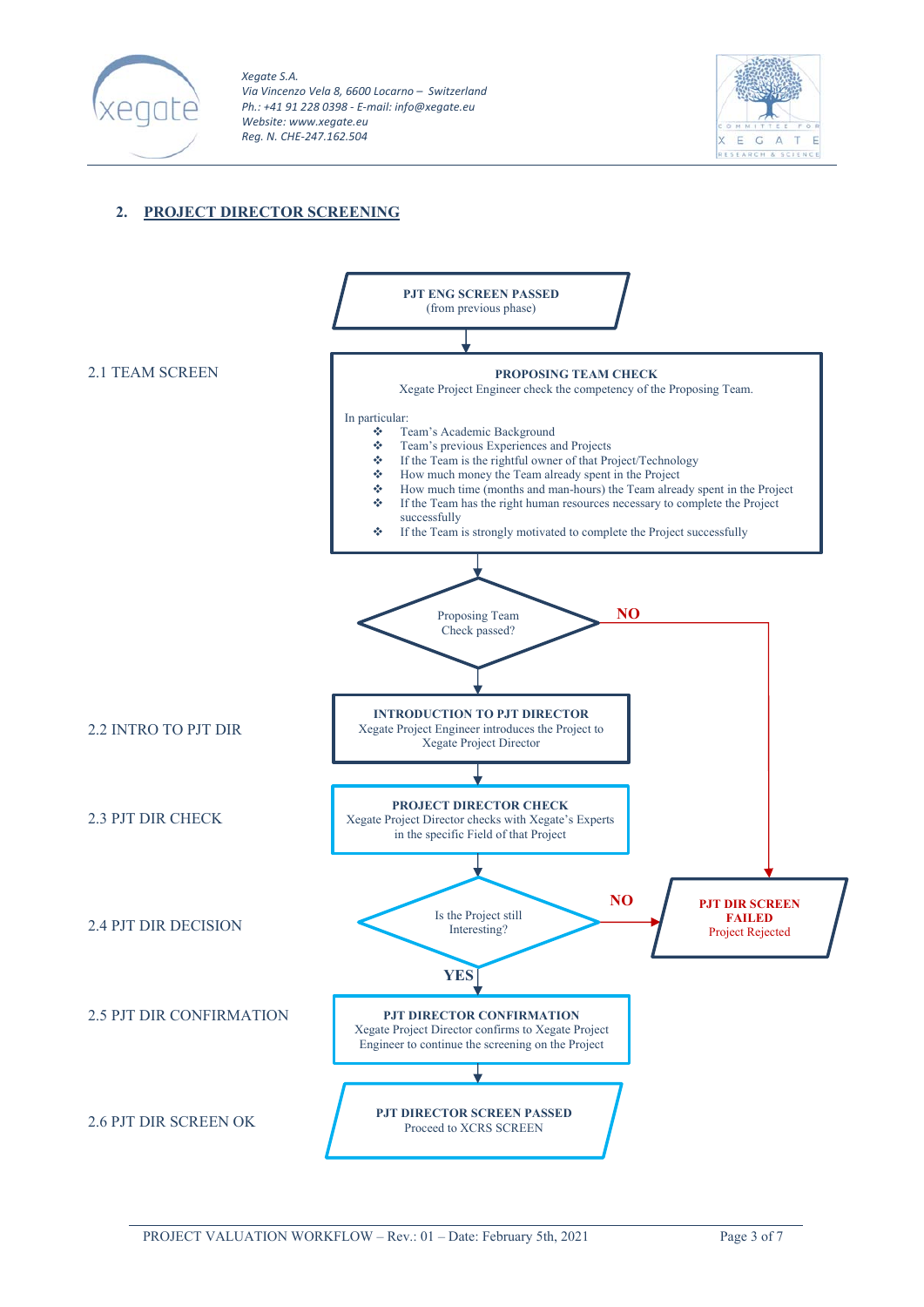



#### **3. XCRS SCREENING**

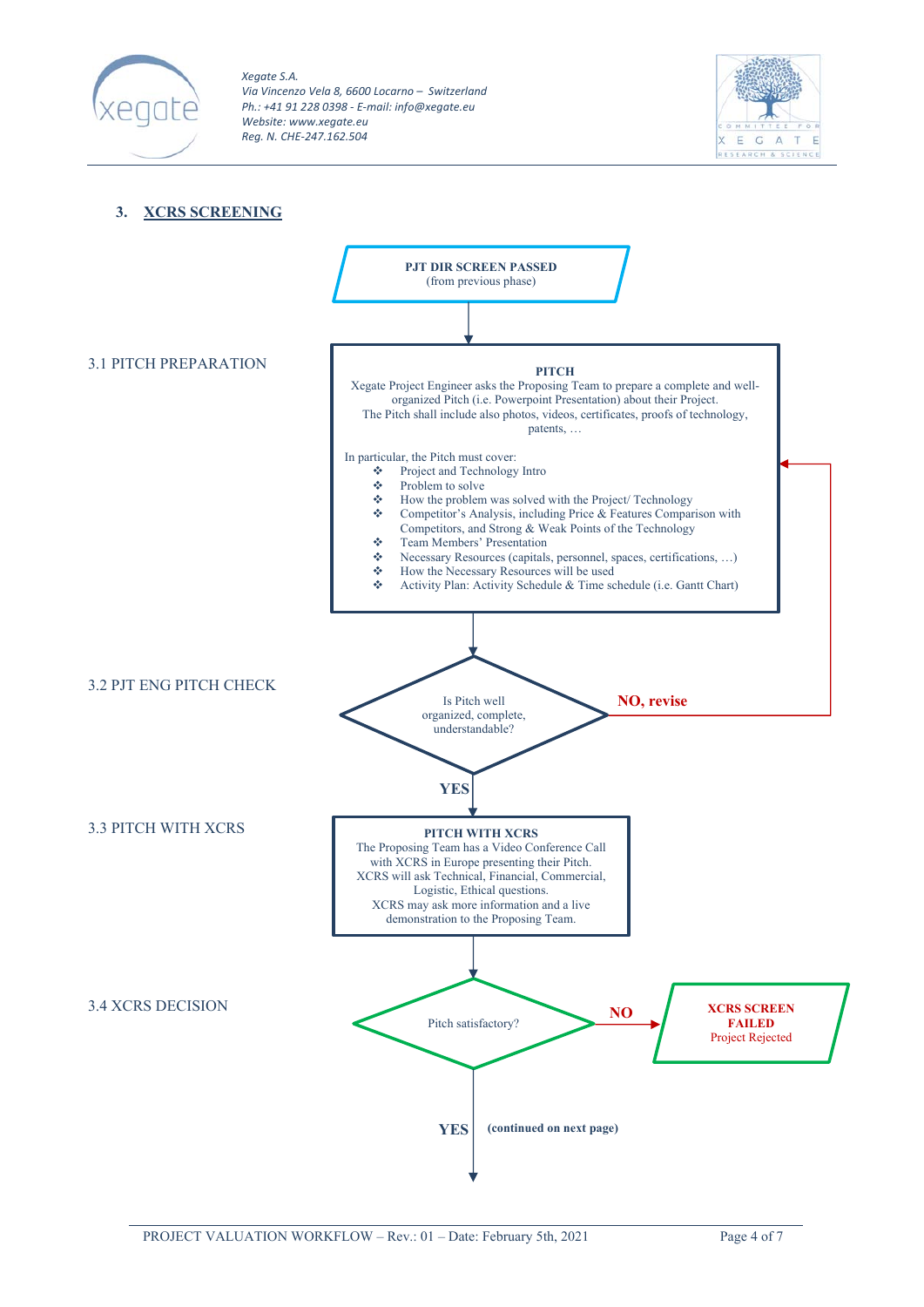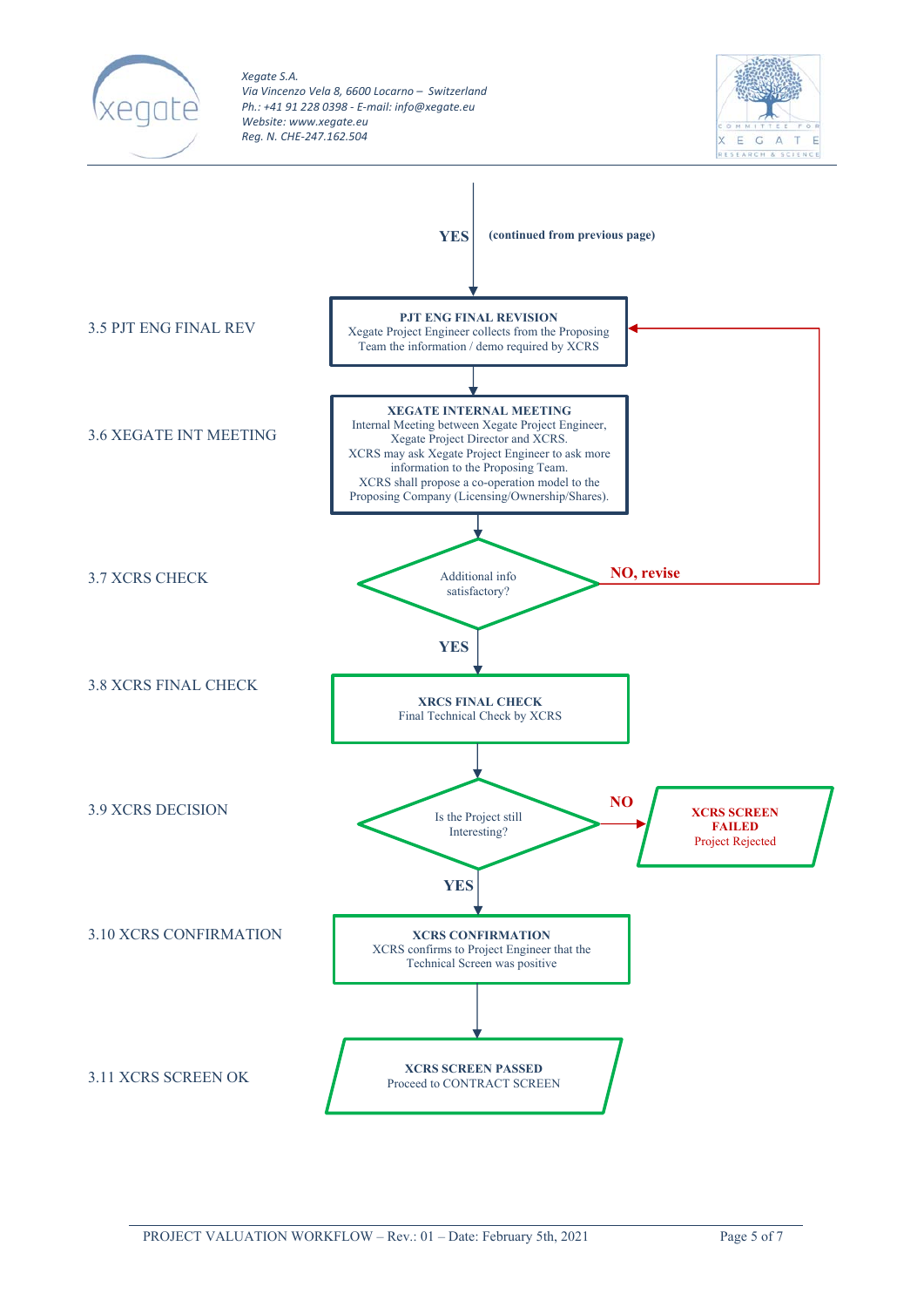



## **4. CONTRACT SCREENING**